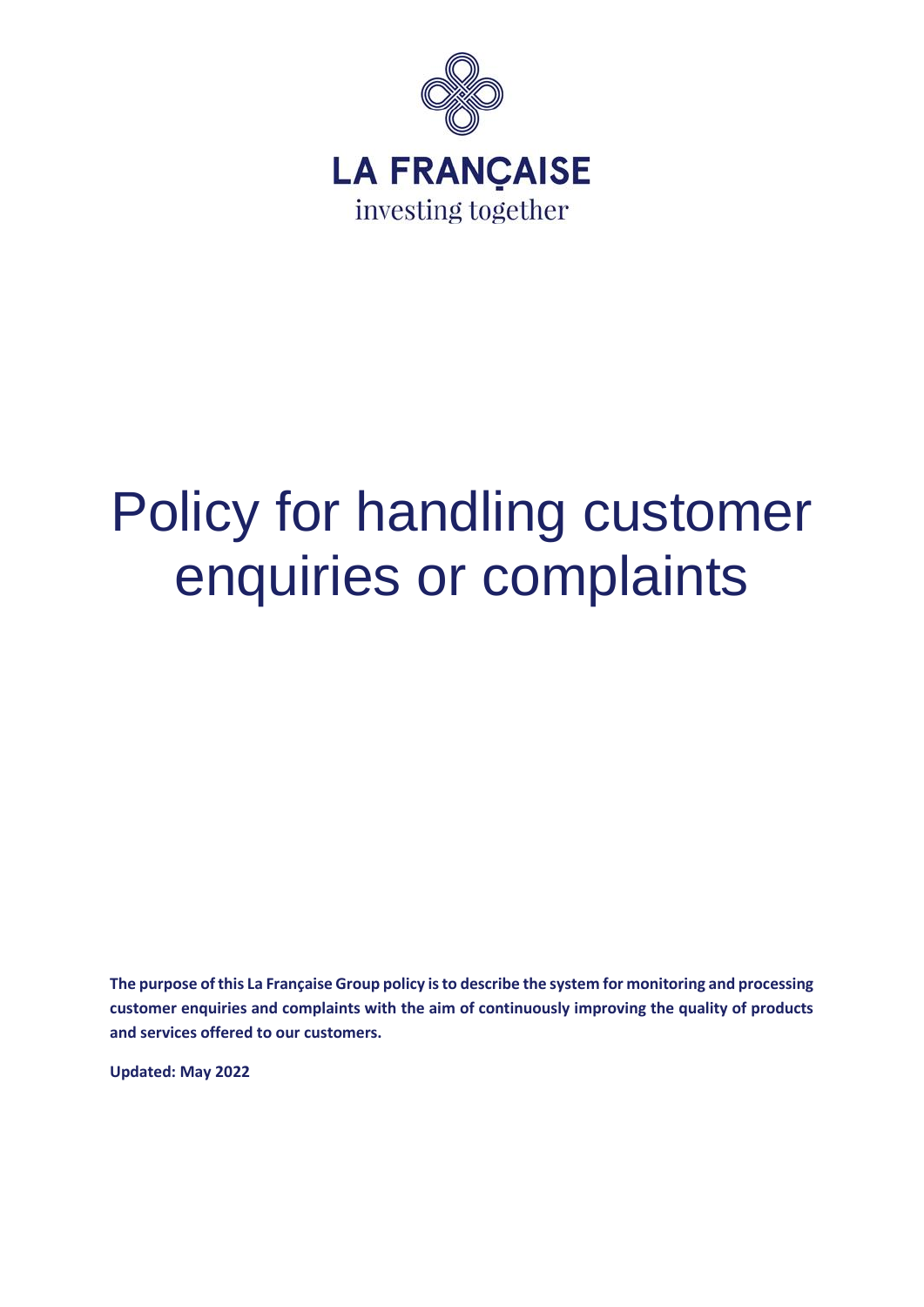**As a first step, please contact your customary Advisor.**

**Please note that you should initially contact your own advisor for any request for information or complaint, as they remain your main contact for the product in question.**

You may contact us as your next option. To do this, please follow the policy detailed below.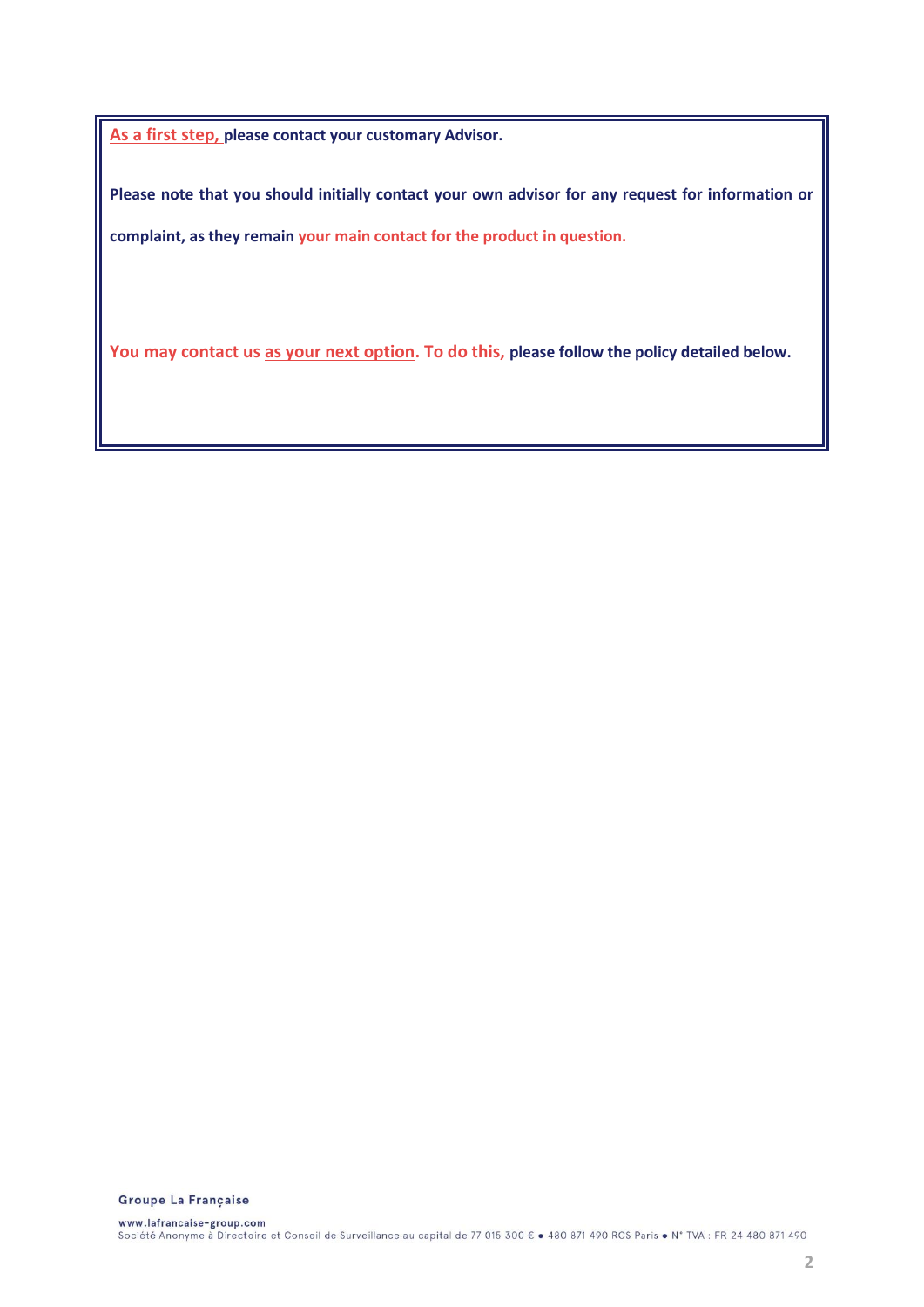# **Contents**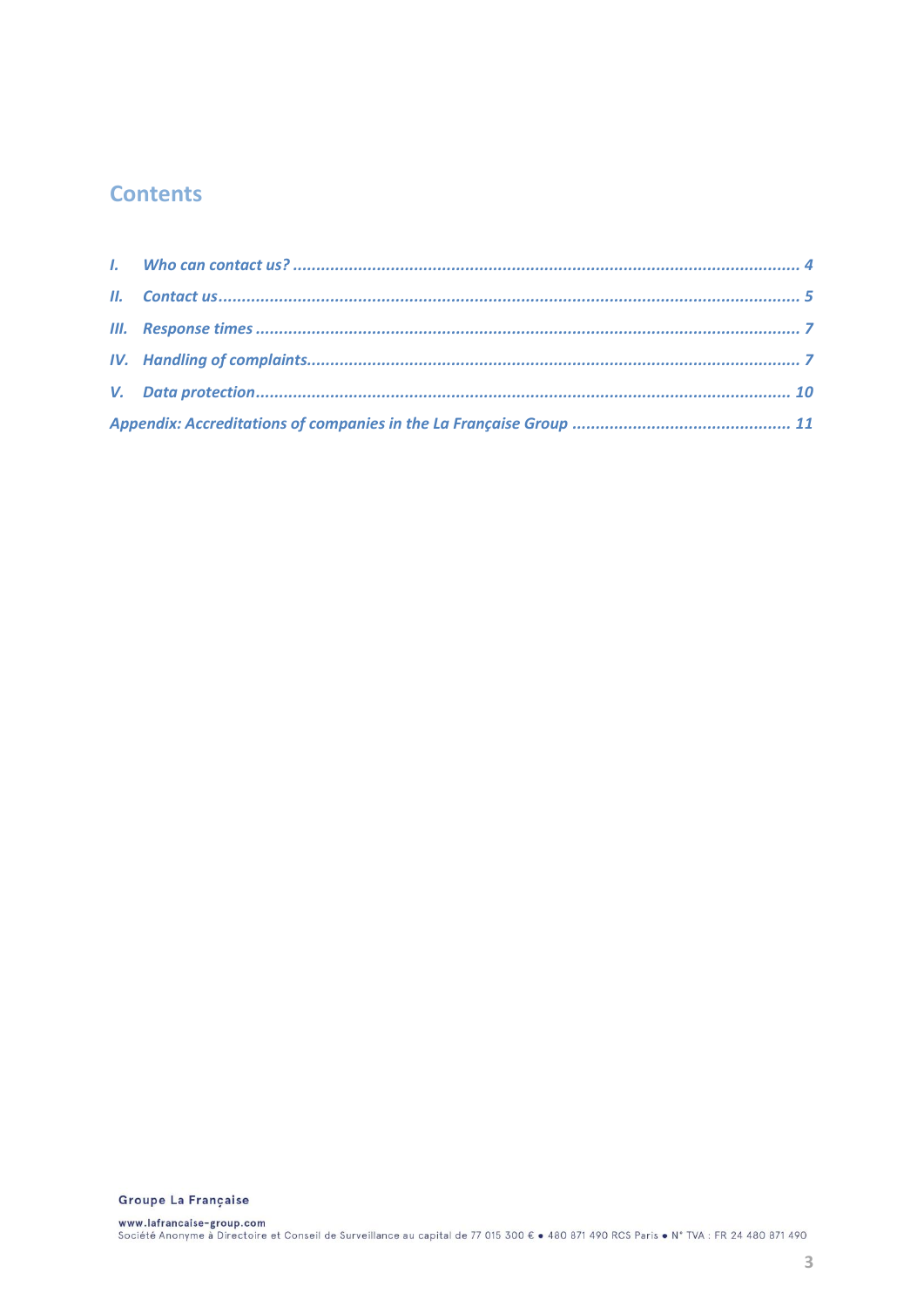# <span id="page-3-0"></span>**I. Who can contact us?**

Holders of financial instruments managed or designed by the La Française Group can contact us with any questions/complaints relating to these products (performance, net asset value, regulatory documents, etc).

Customers to whom La Française Group companies provide an investment service (investment advice, order reception/transmission, etc) may also contact them for any questions/complaints relating to the investment service provided.

**For any question** relating to a service or a financial instrument issued by the La Française Group, you may contact us as detailed below.

• **by phone or fax at the following number:** 

**La Française<sup>1</sup> – Customer & Partner Services Phone number**: *01.53.62.40.60* **Fax number:** *01.44.56.11.03*

**La Française AM (Private Banking division for management under mandate) – Customer Services**

**Phone number**: *01.73.00.73.60* **Fax number:** *01.73.00.73.08*

*LFFS Luxembourg Branch* **(for funds governed by Luxembourg law) – Customer Services Phone number:** *+352 248 322 001* 

• **By post to the following address:** 

**La Française<sup>1</sup> – Customer & Partner Services Address**: *128 boulevard Raspail 75006 PARIS*

**La Française AM (Private Banking division for management under mandate) – Customer Services Address**: *128 boulevard Raspail 75006 PARIS*

**LFFS** *Luxembourg Branch* **(for funds governed by Luxembourg law) – Customer Services** 

**Address:** *60, Grand-Rue – BP-1556 L-1660 Luxembourg*

<sup>&</sup>lt;sup>1</sup> The Customer & Partner Services Department is responsible for handling any questions/complaints relating to companies in the La Française Group, with the exception of LFAM Private Banking division for management under mandate, and LFFS Luxembourg Branch for funds governed by Luxembourg law (see list of Group companies in the Appendix).

**Groupe La Francaise**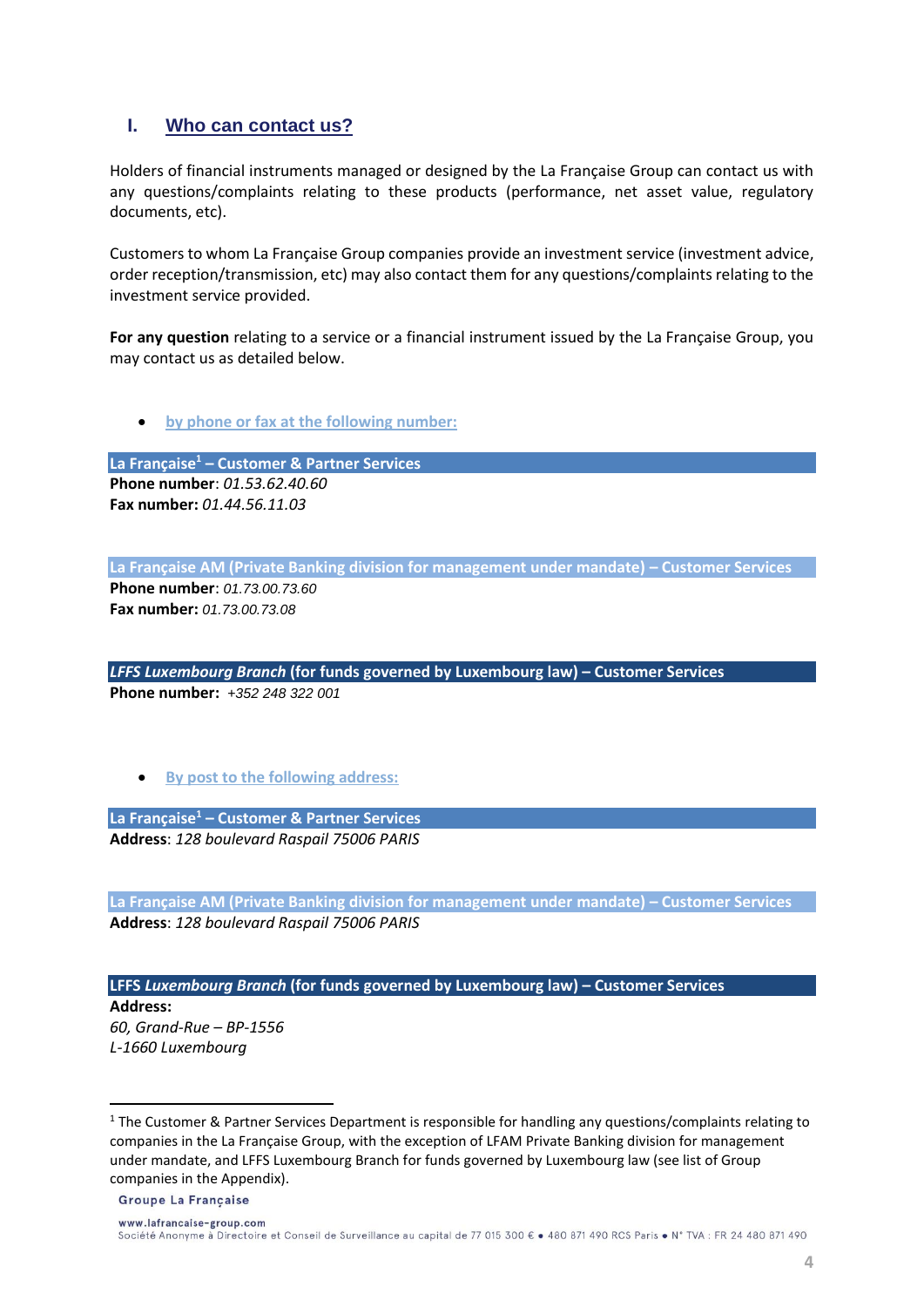**With regard to complaints**, a special handling system has been set up and is detailed below **in section [IV](#page-6-1)**.

<span id="page-4-0"></span>Your enquiries/complaints are dealt with free of charge.

# **II. Contact us**

Your contact options differ depending on the company concerned, and the financial instruments or services issued:

- **La Française**: if your complaint relates to a financial instrument from the La Française Group (LFAM, LFREM, SIPAREX, New Alpha) or to a service provided by LF AM FS, MONIWAN.
- **La Française AM Private Banking**: if your complaint relates to a service provided by LFAM Private Banking (GP) (order reception-transmission advice or management under mandate).
- **LFFS Luxembourg Branch**: if your complaint relates to a Luxembourg UCI or to a service provided by LFFS Luxembourg Branch.



| <b>Email contact</b>   | reclamations.clients@la-francaise.com      |
|------------------------|--------------------------------------------|
| <b>Contact by post</b> | La Française – Customer & Partner Services |
|                        | 128, boulevard Raspail                     |
|                        | 75006 PARIS                                |



| <b>Email contact</b> | reclamations.clients@la-francaise.com      |
|----------------------|--------------------------------------------|
| Contact by post      | La Française AM Private Banking Division - |
|                      | <b>Customer Services</b>                   |
|                      | 128, boulevard Raspail                     |
|                      | 75006 PARIS                                |

**Groupe La Francaise**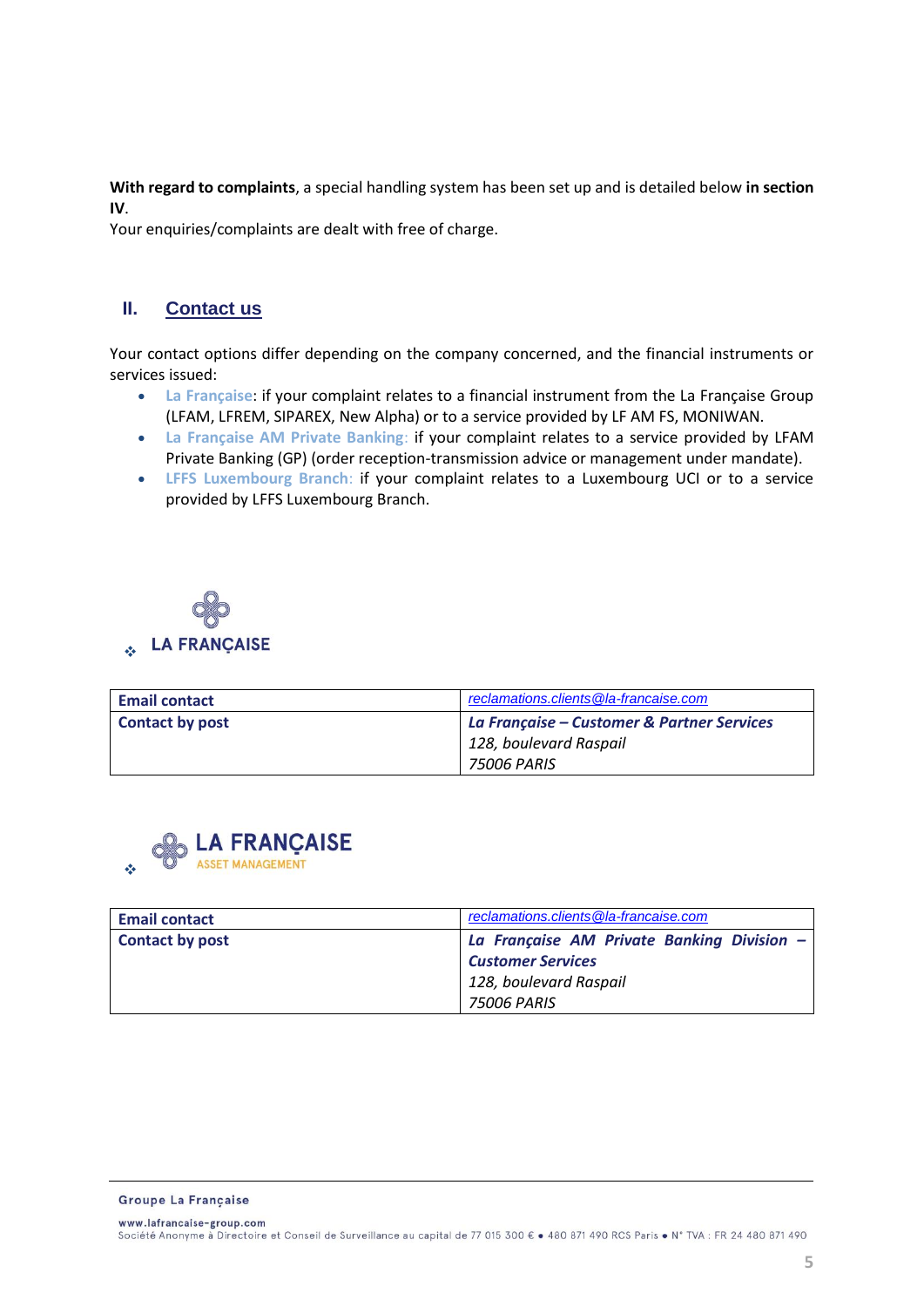

❖

| <b>Email contact</b> | LFIComplianceOfficer@la-francaise.com                                                              |
|----------------------|----------------------------------------------------------------------------------------------------|
| Contact by post      | <b>LFFS Luxembourg Branch - Customer services</b><br>$60$ Grand-Rue – BP-1556<br>L-1660 Luxembourg |

In the subject line of your letter/email, it is important to indicate the nature of your request using the following terminology:

- The company concerned (see List of Group companies in the Appendix)
- The service or product concerned
- Request for regulatory documents
- Information request/explanation/clarification
- Complaint (dissatisfaction) regarding a financial instrument or a service provided
- Other requests

Please note that customers are welcome to call us for any information enquiry. However, in the event that you are dissatisfied with any aspect of our services, complaints are not accepted by the La Française Group over the phone. In this case, we will require a written record of the reasons for your dissatisfaction (by post or email), in order to fully understand the subject of your complaint and to provide you with a better service.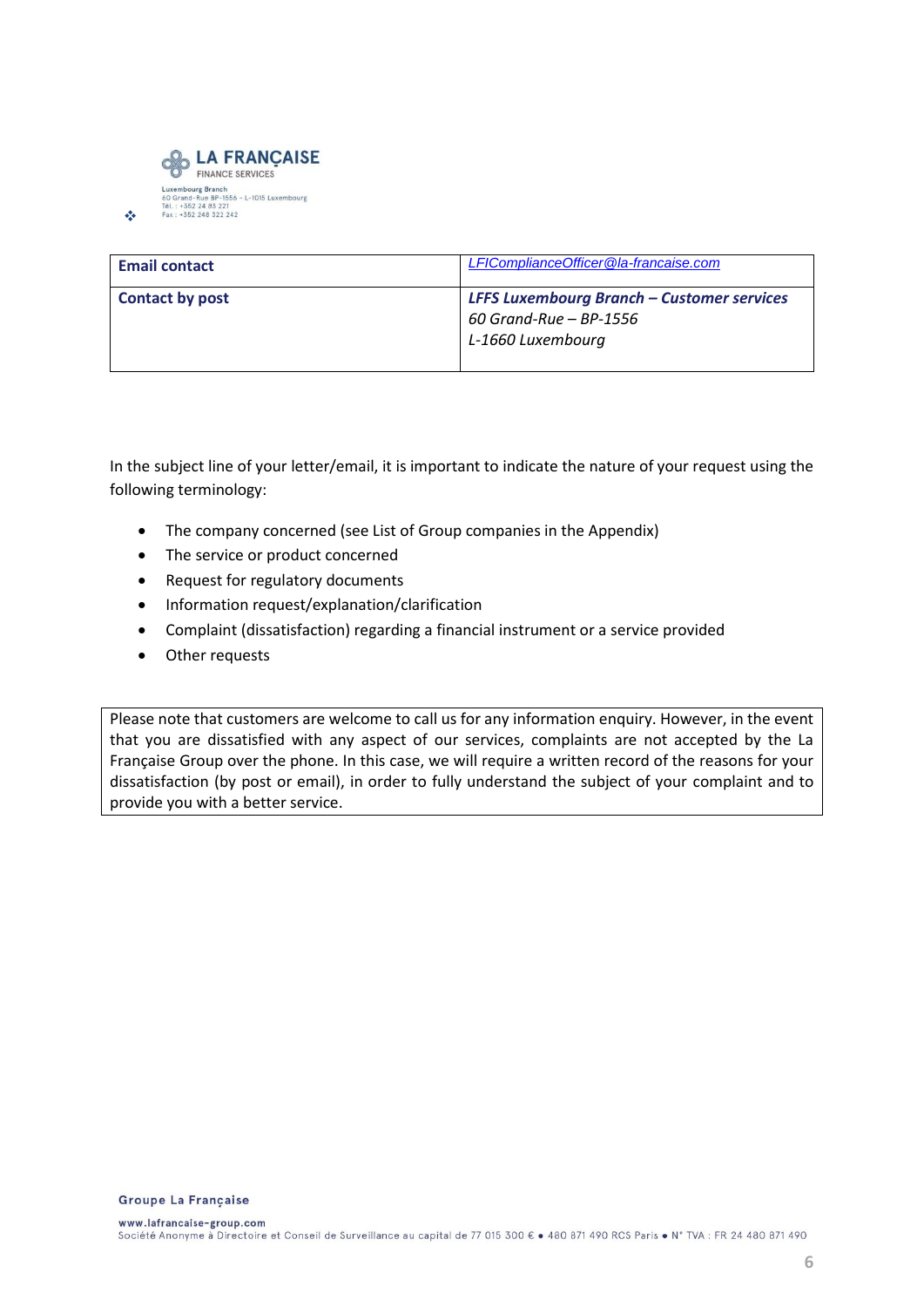# <span id="page-6-0"></span>**III. Response times**

If you contact us by email: you will receive confirmation that your request has been received.

If you contact us by any other means, your request will not be acknowledged unless it concerns a complaint received by post: In this case, an acknowledgement of receipt will be sent to you within a maximum of 10 days unless the reply to your complaint has already been sent to you.

## • **Your enquiry concerns a complaint.**

✓ **Maximum period of time**: **2 months.**

You will be kept informed of the progress of your complaint, in particular if circumstances dictate that the LF Group is unable to respect the maximum response period of 2 months.

This response period runs from the date of receipt of the enquiry by the La Française Group. A system of time stamps on the application makes it possible to monitor compliance with these response times.

# <span id="page-6-1"></span>**IV. Handling of complaints**

#### **What is a complaint?**

A complaint is a statement of the customer's dissatisfaction with the professional service provided.

A request for information, advice, clarification, service or benefit is not a complaint.

Please note: customers are welcome to call us for any information enquiry. However, in the event that you are dissatisfied with any aspect of our services, complaints are not accepted by the La Française Group over the phone. In this case, we will require a written record of the reasons for your dissatisfaction (by post or email), in order to fully understand the subject of your complaint and to provide you with a better service.

#### **Processing complaints**

Your complaint is handled by the Customer Relations Department.

The La Française Group Compliance Department may monitor the response to your complaint in order to ensure, in accordance with the regulations, you receive an adequate response in accordance with your interests.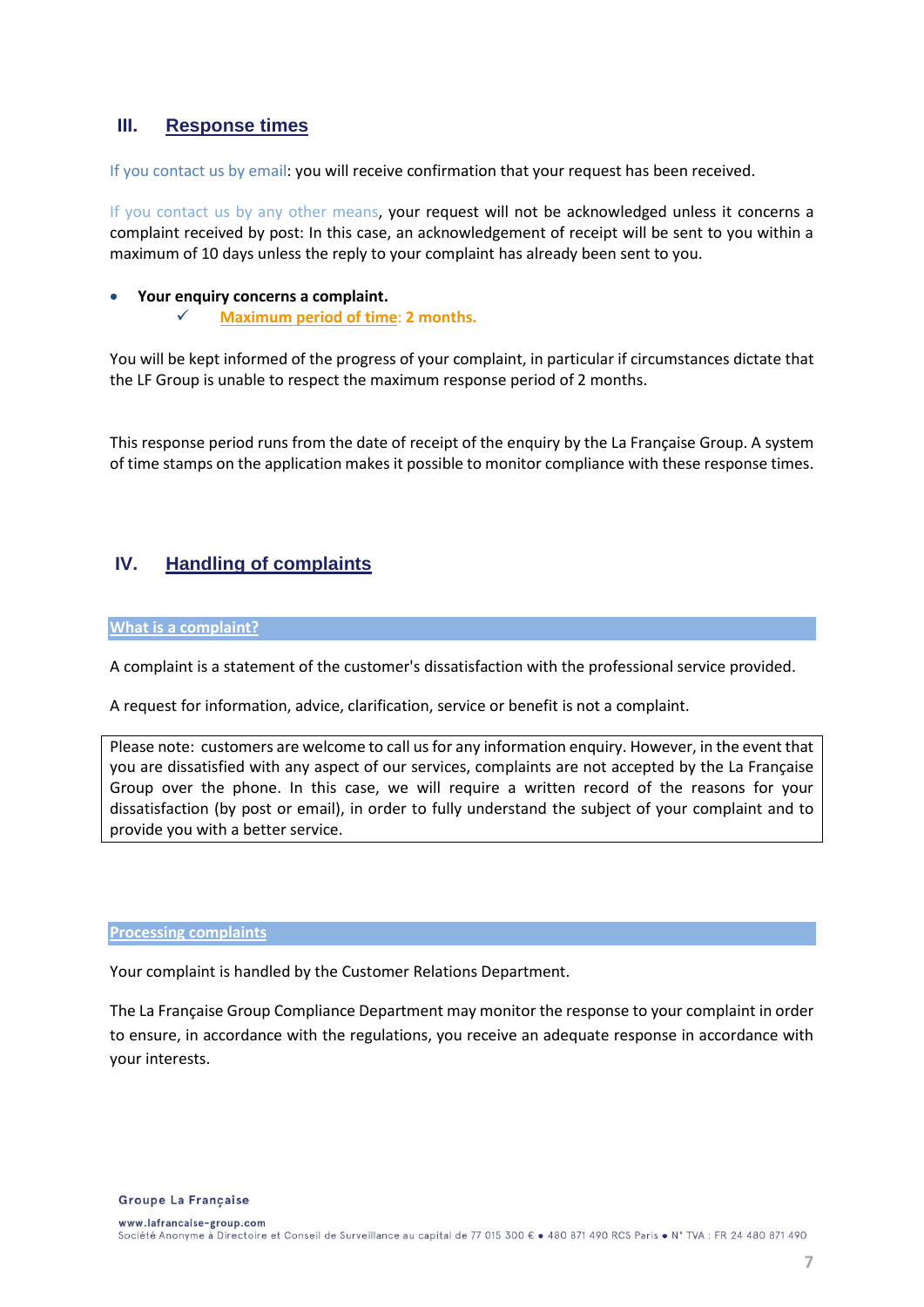## **What to do if you are not satisfied with the response to your complaint from the La Française Group.**

If, after communicating with the La Française Group, you are not satisfied with the response to your complaint, you can contact either of the following, free of charge:

- the Mediator for Crédit Mutuel, or
- the Mediator for the AMF, the public ombudsman for all complaints relating to financial instruments.

Please note that your choice is final in making such a complaint. The La Française Group has chosen its own mediator, namely the Crédit Mutuel mediator, which is a company mediator.

## **You can contact the Crédit Mutuel Mediator:**

**By post:**

**Le Médiateur du Crédit Mutuel**  63, chemin Antoine Pardon 69160 Tassin La Demi-Lune FRANCE

### **Using the form available on the website to submit your case online:**

**[www.lemediateur-creditmutuel.com](http://www.lemediateur-creditmutuel.com/)**

## **More information about the mediation service can be found below:**

• **Who is the Crédit Mutuel Mediator?** 

The Crédit Mutuel Mediator is an independent and impartial person who has been chosen for their skills and experience.

## • **Mediation process**

If your referral is admissible and upon receipt of the documents on which your enquiry is based, the Mediator informs you – either by email or by post – of the opening of the mediation procedure and its starting date, reminding you that the parties may withdraw from the process at any time.

The Mediator shall, at the request of one of the parties, transmit all or part of the documents in the case. The Mediator is free to receive the parties together or separately.

In the event of any circumstances liable to affect their independence or impartiality or liable to create a conflict of interest, the Mediator will immediately inform the parties of their right to object to the

#### **Groupe La Francaise**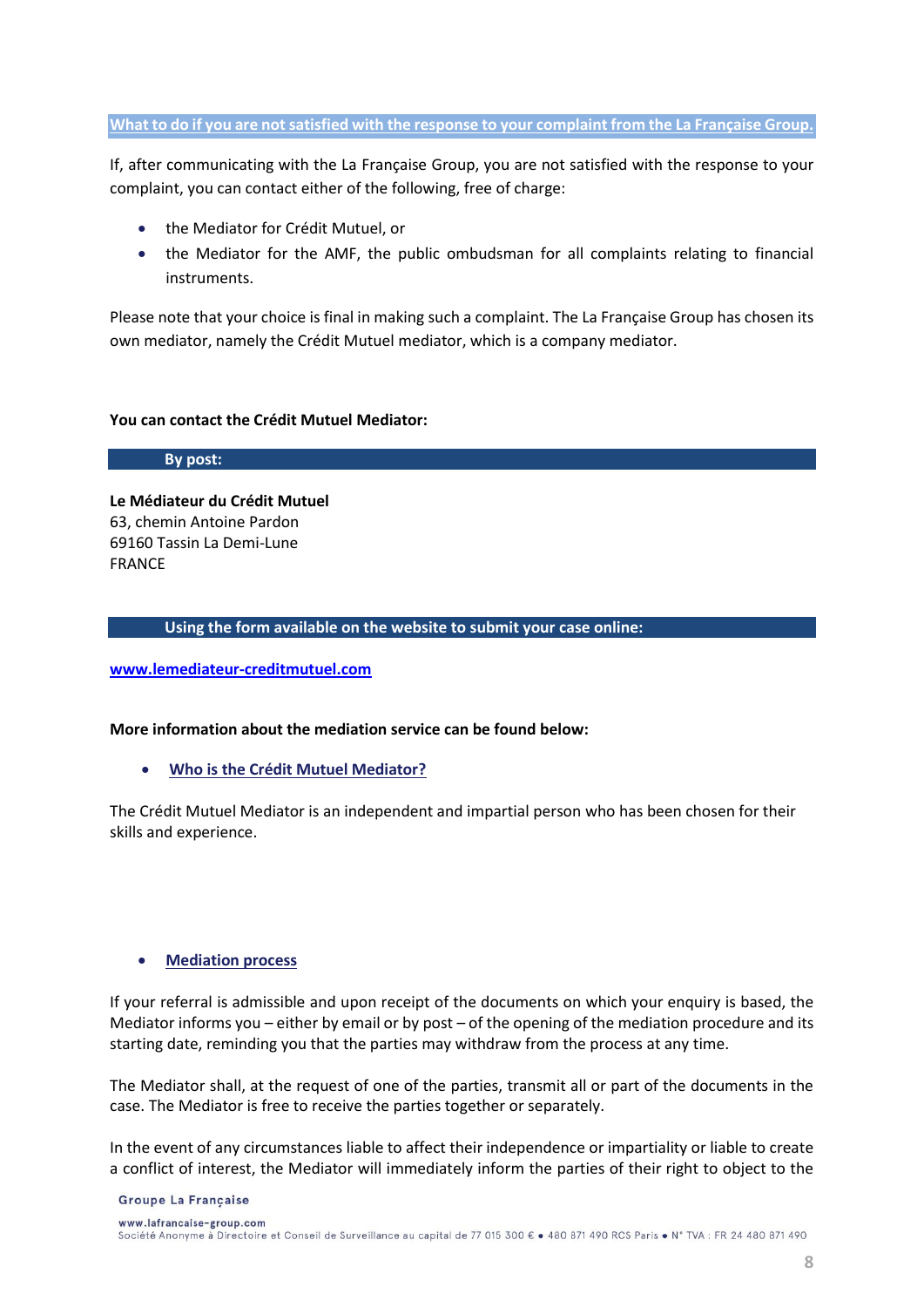continuation of his assignment. If one of the parties consequently refuses to continue the mediation, the Mediator's assignment shall be terminated.

The mediator will no longer be able to receive any instructions from the parties.

## • **What is the Mediator's response time?**

You will receive the Mediator's proposal by post within no more than 3 months following receipt of your enquiry. This period may be extended in the event of a complex dispute.

**For more information** about the Crédit Mutuel Mediator, please read the Mediation Charter:

[https://www.la-](Mediation%20Charter%20of%20Crédit%20Mutuel.docx)

[francaise.com/fileadmin/docs/Publications/EN/Mediation\\_Charter\\_of\\_Credit\\_Mutuel.pdf](Mediation%20Charter%20of%20Crédit%20Mutuel.docx)

or go to the Mediator's website [\(https://www.lemediateur-creditmutuel.com/\)](https://www.lemediateur-creditmutuel.com/)

**You can also contact the Mediator of the Autorité des Marchés Financiers (AMF) under the following conditions:** 

## **In writing:**

**Autorité des marchés financiers (AMF) La médiation** 17, place de la Bourse 75082 PARIS CEDEX 02 FRANCE

#### **By electronic form (link below)**

#### **https://www.amf-france.org/en/amf-ombudsman/mediation-file/request-mediation**

The AMF Mediator intervenes in the event of any complaint that falls within their field of competence:

- marketing of financial products,
- portfolio management,
- **■** transmission and receipt of stock market orders,
- holding of a securities account or PEA, etc.

#### • **How is the mediation procedure carried out?**

#### **Groupe La Francaise**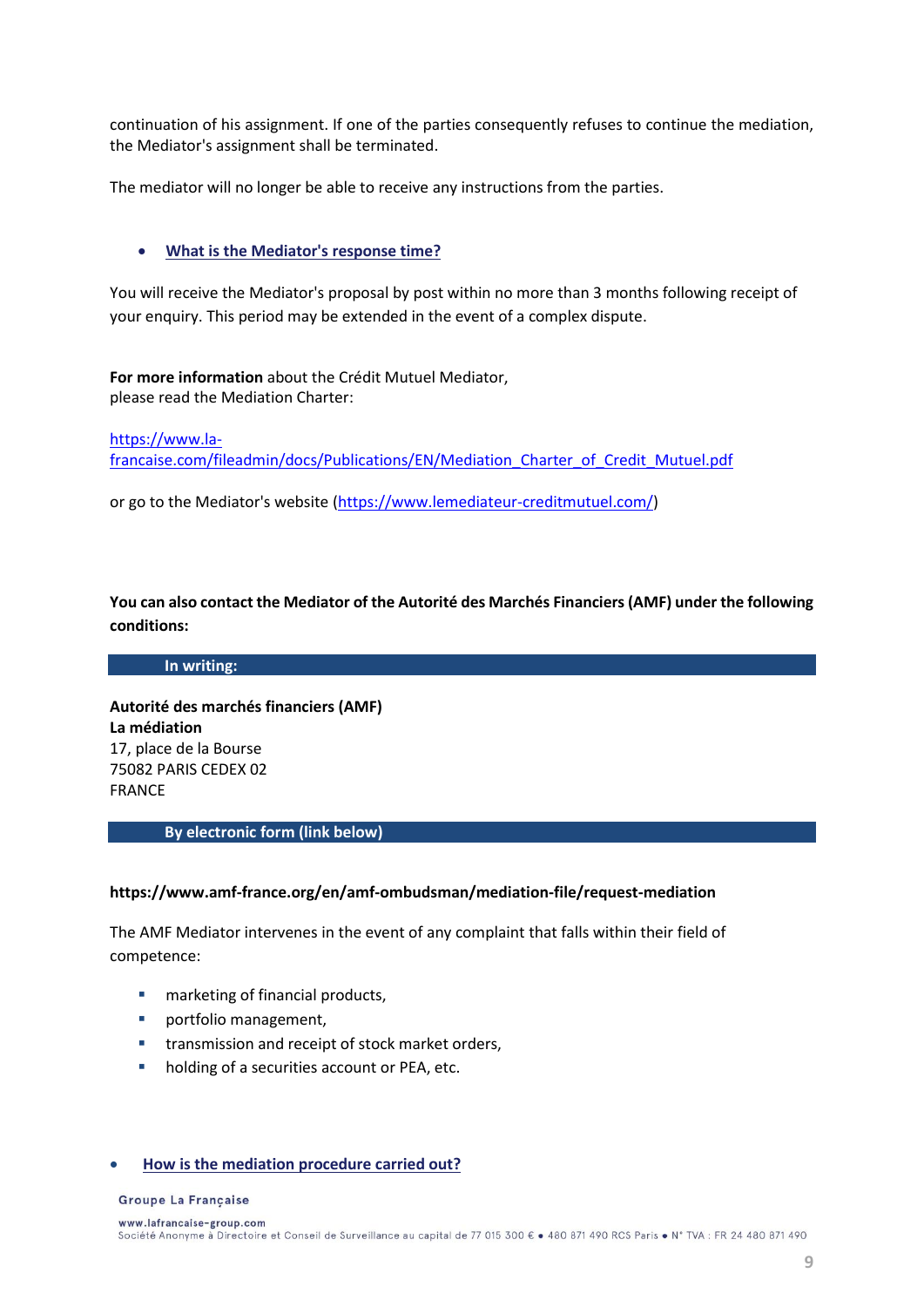The mediation procedure is free of charge. Each party submits their observations and an analysis of the dispute to the Mediation officer, producing, if necessary, a legible copy of the supporting documents in their possession (account opening agreement, management mandate, subscription form, transaction notices, periodic statements, management reports, exchange of letters, screenshots, etc). The procedure is adversarial and conducted in writing. The Mediator may also summon the parties to a meeting. In all cases, the Mediator will seek an amicable solution acceptable to both parties. The parties will then indicate whether or not they agree with this solution. If they do, the Mediator will ensure the effective implementation of the solution. The parties can modify this solution or decide to halt the proceedings at any time.

### **You have subscribed online via MONIWAN or via LFAM Private Banking:**

For all complaints, you also have the option of using the online dispute resolution platform.

This platform is accessible via this link: [Online dispute resolution platform](https://webgate.ec.europa.eu/odr/main/?event=main.home.show&lng=FR)

# <span id="page-9-0"></span>**V. Data protection**

In application of amended law no. 78-17 of 6 January 1978 relating to information technology, files and freedoms, it is specified that the personal data collected is mandatory for the processing of customer requests/complaints, and that as such, it will be processed by the La Française Group.

This data may be used for the purposes of processing the customer's enquiry/complaint. It may also be communicated to third parties where this is necessary to process the customer's enquiry/complaint.

The persons to whom the data relates have the right to obtain information from the La Française Group, 128 boulevard Raspail 75006 PARIS, to demand, if necessary, that it be rectified and to object to it being used for commercial prospecting purposes.